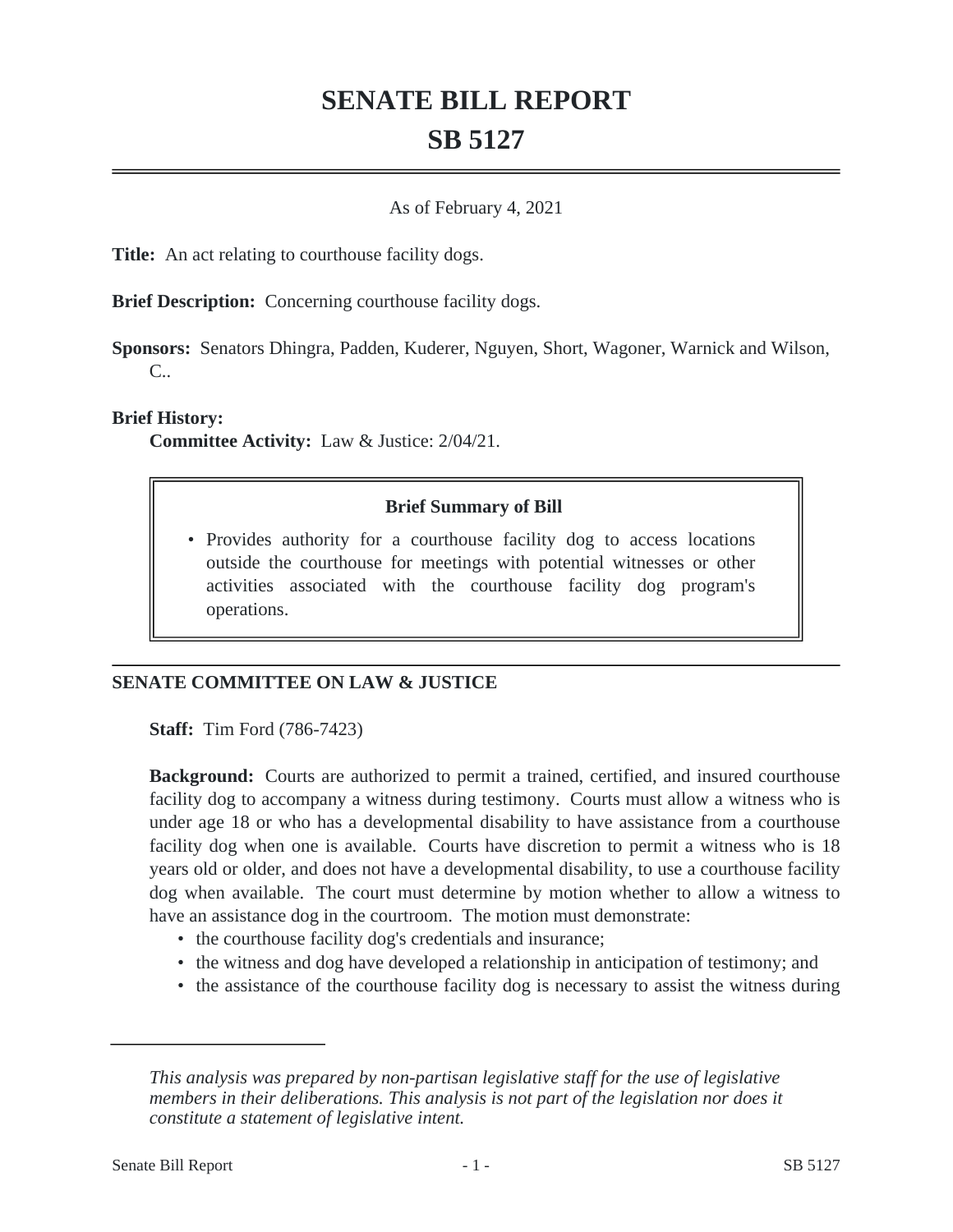testimony.

In the courtroom, the handler must be present with the dog, the dog must accompany the witness to the stand without a leash, and the dog must lie quietly on the floor out of the jury's view. If the courthouse facility dog accompanies a witness in a jury trial, the court must employ specific protections to prevent prejudice to any party caused by use of the dog's assistance during testimony. The protections include:

- allowing jury voir dire questions regarding potential prejudice because of the dog's presence;
- ensuring the dog is not in view of the jury before, during, or after testimony; and
- upon a party's request, a jury instruction to address potential prejudice or bias because of the presence of the dog in the courtroom.

Courts may adopt rules governing the use of courthouse facility dogs to assist witnesses during testimony.

**Summary of Bill:** The bill as referred to committee not considered.

**Summary of Bill (Proposed Substitute):** Courts are authorized to exercise discretion permitting a courthouse facility dog to be used in any judicial proceeding.

A courthouse facility dog accompanied by a certified handler is authorized to access:

- any courthouse;
- any location where the courthouse facility dog and certified handler provide services, participate in administrative activities of the courthouse facility dog program, engage in community outreach, or participate in training activities;
- any location related to a law enforcement investigation where law enforcement requests their presence; and
- matters pending in the civil or criminal justice system.

Authorized locations include, but are not limited to, places of public accommodation, all modes of public transportation, children's advocacy centers, schools, day care facilities, law enforcement agencies, prosecutors' offices, attorneys' offices, medical facilities, specialty courts, and court appointed special advocates and guardian ad litem program offices. The certified handler may be asked to show identification, provided by the qualified assistance dog organization that trained the courthouse facility dog and courthouse handler, to establish that their public access is authorized.

The party desiring to use the assistance of a courthouse facility dog must file a motion setting out in part reasons why the courthouse facility dog would help reduce the witness's anxiety and elicit the witness's testimony. The witness should be afforded the opportunity to have a courthouse facility dog accompany them while testifying, if a courthouse facility dog and certified handler are available within the jurisdiction of the court in which the proceeding is held. When the court finds the circumstances warrant the presence of a